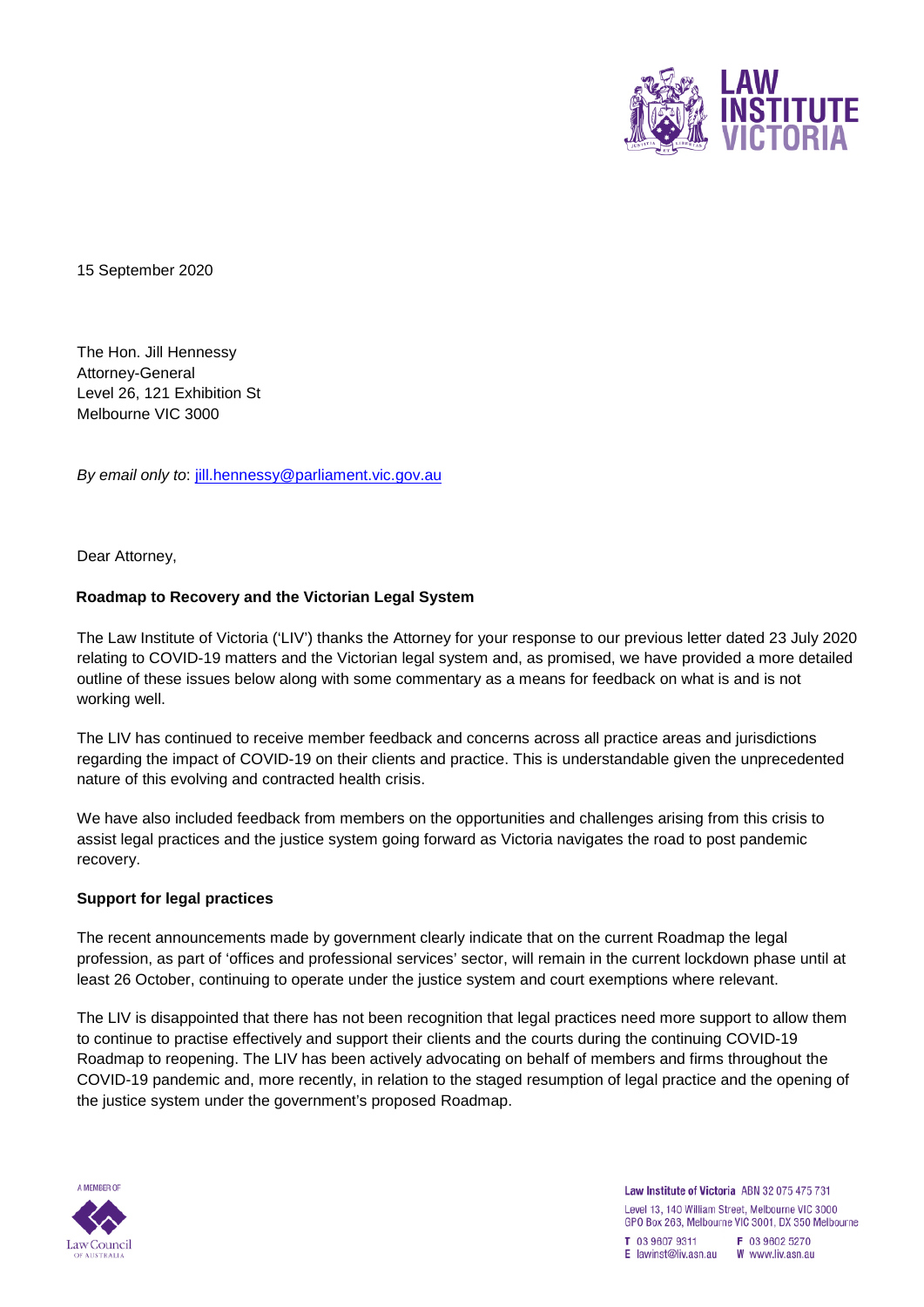

The LIV, however, would like to put on record the support of your office and the Department of Justice and Community Safety in working with the LIV as the profession seeks to support the justice sector during these challenging times.

Throughout industry consultations with government, we have strongly advocated for measures to assist the profession to continue to operate. While we understand and appreciate the need for consistency across the professional services sector, we have respectfully stated that there is a greater level of accountability for the legal profession given lawyers are 'officers of the Court', with the community expectation that lawyers facilitate access to justice and representation. That said, the legal profession overall has transitioned to working from home where practicable to comply with the expectations of government and the Chief Health Officer.

The LIV continues to appreciate and recognise that the government is seeking to manage the delicate balance between public health and economic and social recovery in Victoria.

To that end, the LIV has been working with the Department of Justice and Community Safety to facilitate a workable solution to support the reopening of the justice sector and legal practice. Key areas of advocacy over the last few weeks include:

- childcare arrangements (whether onsite or in home) should be made available to all parents in Victoria, regardless of whether they are "essential" workers or not, to enable more effective delivery of services across the state
- allowance onsite for key operational requirements to enable businesses to operate effectively working from home
- individual practitioners who are the only occupant of an entire building should be able attend those premises, but must be the only person in attendance at the building
- enabling people at risk or in unsafe home environments to go into the office
- clients permitted to attend onsite legal practices where they are unable to access AVL or where there is significant risk or disadvantage to them
- court and tribunal hearings should be conducted remotely unless otherwise directed by a judicial officer with the caveat that there should be a process for ensuring consistent application across all jurisdictions and all locations across the state
- amend the Stay at Home Directions to allow limited access onsite for key operational requirements to enable businesses to operate effectively remotely where there are no other practical alternatives available (we would envisage this would enable critical activities such as collecting mail, scanning, archiving, shredding documents, non-critical IT etc)
- there needs to be a regional overlay on facilitating all of the above, where practitioners and firms in regional Victoria should be able to move more swiftly through the 'Roadmap' if deemed to be a lower risk and
- to facilitate clearing the backlog, court and tribunal operations should be considered at both regional and metropolitan levels with consideration given to whether regional courts are able to commence some inperson appearances such as trials ahead of metropolitan courts.

The LIV welcomes the recent announcement that childcare will be available to all workers from 28 September.

However, we request that the government urgently:

• amend the work from home directive to allow limited access onsite for key operational requirements to enable businesses to operate effectively from home (assuming no other practical alternative can be found).

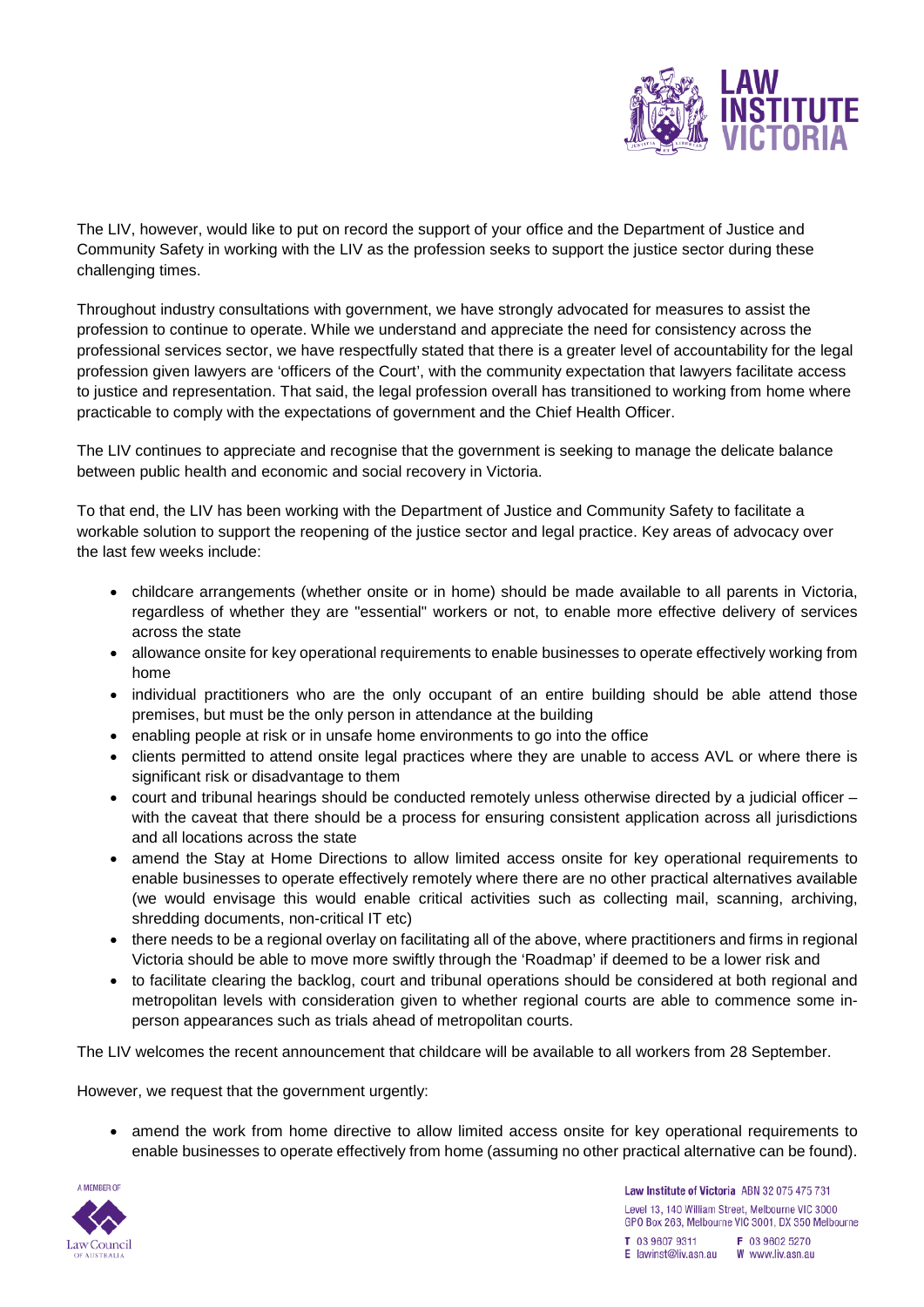

We would envisage this would enable such critical activities such as collecting mail, scanning, archiving, shredding documents, non-critical IT, etc

- enable individual practitioners who are the only occupant of the entire building to be able attend that premises
- enable people at risk or in unsafe home environments to be able to go into the office if they are not safe in the home.

The LIV has canvassed the views of around 30 managing partners from the largest law firms in Victoria over the past week to ascertain the volume of personnel required onsite to support key operational requirements to enable businesses to continue to operate effectively working from home under the extended restrictions for offices and professional services organisations.

We received feedback from more than half of those firms. For context, most of these firms would employ between in the hundreds to nearly 800 staff.

On average the firms needed between two and up to 10 FTE operational staff to be able to be on premises to support the business remotely. For smaller firms this may be on a part time basis (i.e. one day a week or one to two days per month and for larger firms three to five days per week).

Based on larger firms at an average six FTEs on premises, this would equate to around 1% or less of their total workforce required in the office to support 99% of staff working from home. We do not consider this unreasonable if the professional services sector remains potentially closed until at least late October.

Key tasks required to be undertaken on premises include:

- printing, scanning shredding and archiving priority matters
- access and distribution of hard copy office-based files, access to titles, powers of attorney and related documentation retained on premises
- distribution of office-based ergonomic furniture to address safety issues for those working from home
- assisting people to work from home by sending them stationary etc
- receiving and sending couriers with key documents
- distributing hardware (i.e. laptops to new starters, clerkships etc)
- access to the office for people who are unsafe or unwell in their home environment
- attendances to protect a time limit due to expire
- IT staff in the office for some standard maintenance and deployment activities (rather than just critical issues like outages)
- individuals running hearings where it is not possible to run those hearings from home
- managing key finance activities such as trust accounts

We will continue to provide advice to and work with the government regarding critical reforms that will allow the justice system to continue to operate effectively through the various stages of the Roadmap.

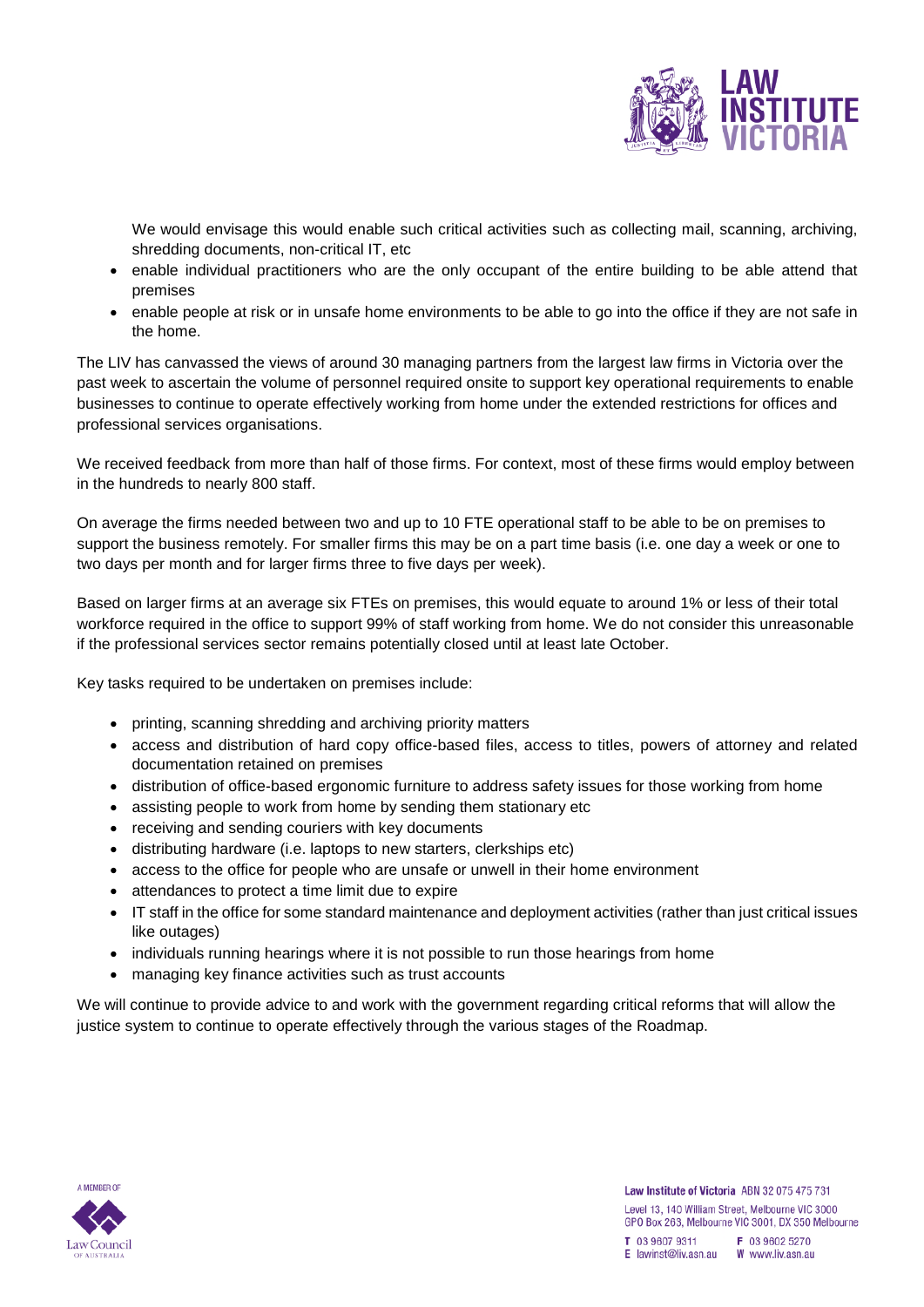

Further to our letter of 23 July 2020 and your response of 14 September 2020, we outline below specific feedback received from members practising across the State in multiple areas of law.

# **Criminal justice**

- 1. The LIV supports the continued use of the Webex platform as an effective means of dealing with the significant Court backlogs. The increase in access in prisons and informant hubs at police stations has been well received. Members are particularly supportive of first remands being heard from police stations via Webex and are supportive of plea hearings, bail applications and committal mentions continuing to be heard via the Online Magistrates' Court.
- 2. The LIV commends the Courts' commitment to deal with matters via Webex in light of the COVID-19 restrictions. However, a number of issues has arisen from the pilot programs in the Sunshine and Melbourne Magistrates' Courts. First, members have noticed that unless they are forced to, their clients often will not choose to have their matters dealt with at an earlier date. Second, unless access to Webex is provided, a large volume of clients are reluctant or unable to use the technology. A possible solution may be to extend the definition of a 'Magistrates' Court' in s3(1) of the *Magistrates' Court Act 1989* (Vic) ('Magistrates' Court Act') to encompass Webex locations. An amendment to s5A of the Magistrates' Court Act that removes the words 'of the Court' would allow the Chief Magistrate to nominate a venue as a mention Court that can facilitate appearances via specified Webex locations. If matters are unable to be resolved and must be listed for a contested hearing, the case could then be transmitted to a 'proper venue' Court.
- 3. Members have reported the need for 'Webex centres' (colloquially referred to as 'justice hubs') for people to attend when they are due to appear in Court. These centres should be appropriately clean, secure and socially-distanced with Court security present. Legal aid advice should be available via inperson advice or telephone. The need for these centres has arisen following a number of issues raised by practitioners including:
	- **family violence victims not feeling safe appearing where the defendant can potentially determine** their location from seeing their video
	- clients who do not have the requisite technology, understanding or capacity to use Webex at home
	- clients who live in inappropriate accommodation such as share houses who are unable to appear with an appropriate amount of privacy and free of distractions
	- young defendants not having supervision and therefore misbehaving throughout Court proceedings such filming proceedings and
	- victims and witnesses with no option but to have their children present as they give graphic evidence.
- 4. The LIV recommends increasing the use of diversionary mechanisms to reduce the number of matters going before the Courts. Victoria Police should be encouraged to increase its discretionary diversion powers. Low level offending, minor bail offences and offending where a finding of guilt would significantly affect a person's employment are routinely being refused diversions at the prosecution level which does not allow for judicial review. The LIV supports a review of the diversion system with a

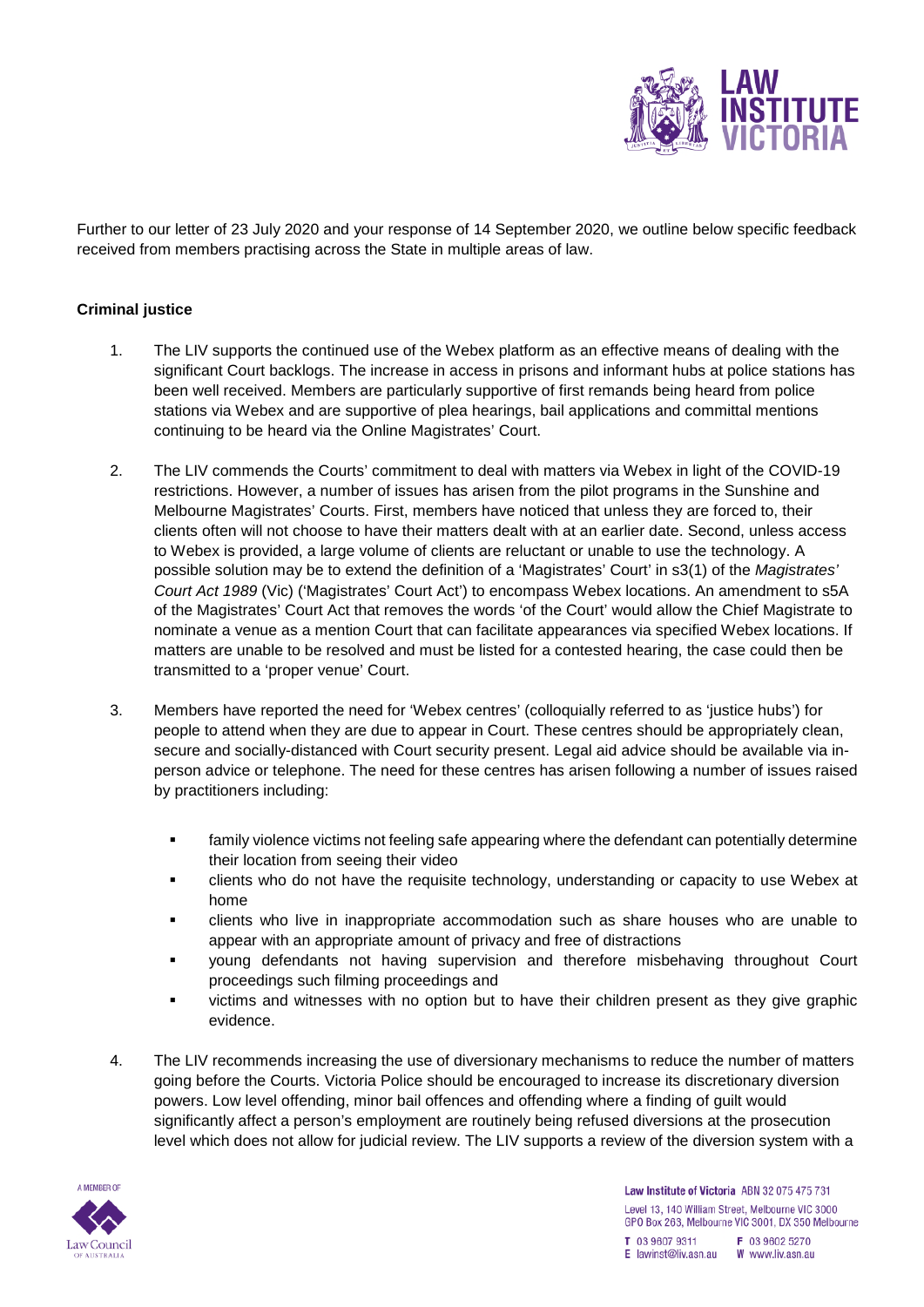

view to remove the eligibility for diversion from being solely dependent upon having the consent of the prosecution and ideally, eligibility for diversion should be a sentencing option available to the Court.

- 5. A large volume of matters in the Magistrates' Court system are low-level driving offences that result in the same outcome regardless of submissions made – a good behaviour bond with or without a loss of licence. The LIV believes that the majority of such matters could be dealt with via Traffic Infringement Notices. Through this process, the penalty imposed would be similar to that of a Court – a fine and potential loss of licence – and would set out avenues for seeking legal advice and the consequences of non-compliance. Additionally, a copy of the police summary of the alleged offence should be included and information on how to contest the matter before a Court for if the accused requires.
- 6. The LIV is concerned that a growing number of people are being held on remand for offences which would either not attract a term of imprisonment or, due to the significant Court backlog, are being held for considerably longer on remand than any sentence they would be given. This is particularly the case for low-level offenders who have been remanded due to minor low-level offending whilst on bail. Often these individuals lose the stabilising elements of their life whilst on remand such as employment, housing and relationships – the loss of which can significantly contribute to reoffending. The LIV recommends a review of the *Bail Act 1977* (Vic) ('Bail Act') to address reducing the number of individuals held for low-level offending who do not pose a significant risk to the community.
- 7. Members support the continuance of the power of Registrars to abridge or extend an adjournment of a criminal proceeding or bail. This power is contained in s152 of the Magistrates' Court Act. Further, members support the application of s82 of the Magistrates' Court Act upon the expiry of the *COVID-19 Omnibus (Emergency Measures) Act 2020* ('Omnibus Act'). Members do not support the continuance of s153 beyond the current State of Emergency and submit that accused persons should not be remanded for more than eight days without their consent, as per s82 of the Magistrates' Court Act.
- 8. The LIV supports the provision of additional funding for Court Integrated Service Programs ('CISP') and other State-based programs. These programs have the effect of reducing the burden on Courts, which will enable them to turn their attention to working through the backlog of cases.
- 9. Additionally, the LIV recommends prioritising the expansion of the Assessment and Referral Court List. Through expanding this List to all suburban and regional Courts, relevant matters can be streamlined.
- 10. The LIV recommends the retention of committal hearings to actively reduce County Court case backlogs. By testing the strength of the Crown's case, committal hearings help 'filter out' weak cases. Members report that when the Crown presents a strong case, a matter often resolves as a plea before trial. Given the recent ruling in *Re Application for Bail by Biba* [2020] VSC 536 at [31]-[32] determined that the anticipated delay from arrest to trial is at best approximately two years and seven months, it is imperative that all efforts to reduce the volume of pending trials are made. Additionally, the disclosure and discovery that takes place during a committal hearing is an important case management tool that results in shorter trails by narrowing the matters in contention.

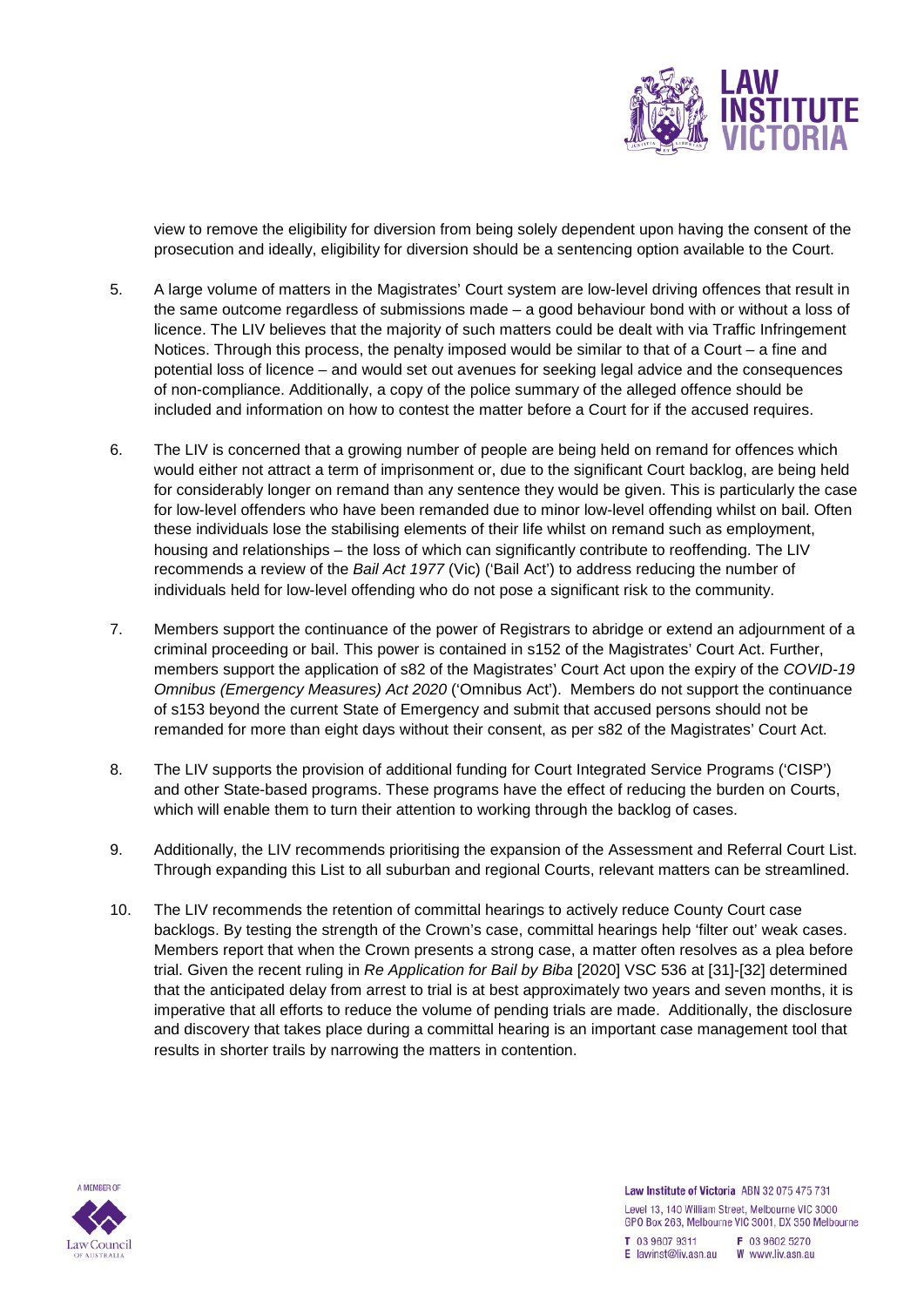

- 11. The LIV wishes to express its reservations to the concept of offering a further reduction for pleading guilty. There is a high level of ethical concern for lawyers to encourage their clients who have an arguable case to enter a guilty plea. Additional questions arise as to whether the 'bargain' factors in COVID-19 related matters, time served, current sentencing guidelines and the Magistrate's approval. Practitioners have reported that they would prefer offers of therapeutic jurisprudence or alternative measures for their clients' matters to be heard efficiently with procedural fairness.
- 12. The LIV wishes to emphasise the importance of the resumption of education, rehabilitative programs, mental health programs, anger management counselling and alcohol and drug counselling as soon as practicable. The option of resuming some of these services online/via video would be supported. These programs can change the long-term trajectory of prisoners' lives and, as such, should be prioritised.
- 13. Whilst the LIV appreciates the safety precautions required to address the high rates of COVID-19 positive children and youths arriving at youth detention, there are concerns over the lack of regulation regarding the isolation of children under s600M of the Omnibus Act. If the health directions are that this isolation clause is required in the second Omnibus Bill, the LIV ask that it include definitive requirements for fresh air and exercise, along with a continuation of the observation provisions under s600M(5) and the register under s600M(7) of the *Children, Youth and Families Act 2005* (CYF Act). This requirement should not be able to be overruled by the Secretary, as is presently the case under s600N(3) of the CYF Act.
- 14. If a Court considers that a special hearing shall be conducted by judge alone, that Court should have regard to submissions by the accused in addition to those of the prosecution. Currently, s101(3) of the *Crimes (Mental Impairment and Unfitness to be Tried) Act 1997* only requires the Court to have regard to the submissions of the prosecution.
- 15. The LIV has been inundated with requests from our members calling for urgent funding support for The Salvation Army Court Chaplin program, following the 28 August 2020 announcement this service will be discontinued in 2020 due to a lack of funding. We have received countless examples of how this program has helped their clients such as driving people to rehabilitation and medical appointments after being released on bail and providing food and a listening ear to lonely and vulnerable people going through the stress of Court. This program has existed since the organisation's foundation in 1890 and we would support funding to ensure it continues.

## **Civil litigation**

- 1. Members support the continuance of the procedures that enable applications and hearings in Victorian Courts and Tribunals to be conducted remotely.
- 2. Members support the continuance of remote attendance by the parties at Directions Hearings via Zoom for both the County Court and Supreme Court. Members note that it would be helpful if VCAT could also provide access to Zoom facilities for attendances and appearances.
- 3. Members support the retention of the Magistrates' Court's ability to deal with Mentions and Directions Hearings on the papers where there is consent between the parties about the next steps in a proceeding. This is particularly helpful for lawyers who are not located in the CBD. Where there is a

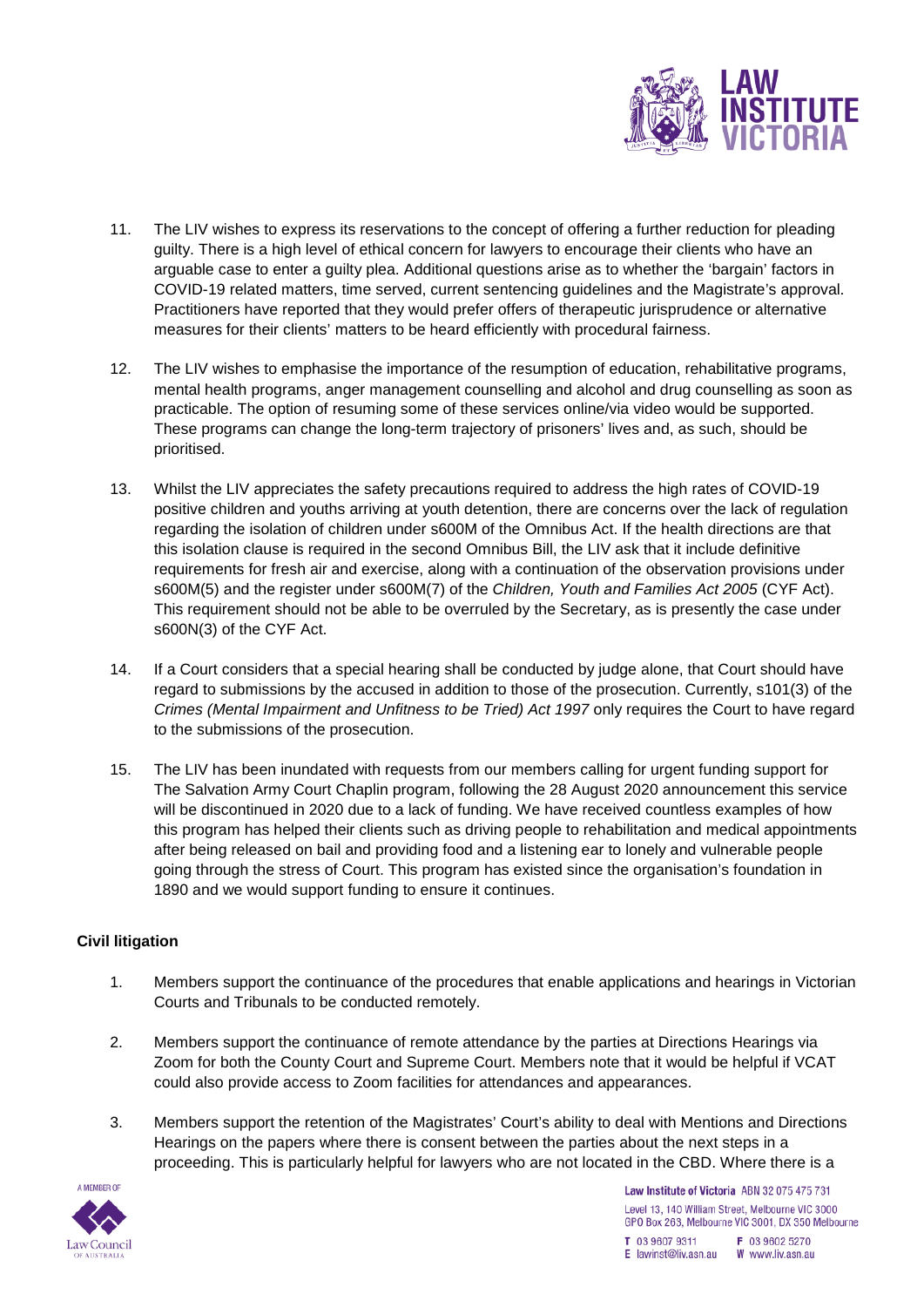

dispute about orders, members support the continuance of the Magistrates' Court holding Directions Hearings and Mentions remotely.

- 4. Members support the retention of remote mediations and judicial mediations.
- 5. Members support the provision of both electronic Court Books and Jury Books. This removes the need for physical copying of documents, allows amendments to be made easily when needed and makes it easier for experts, clients and Courts to peruse and locate relevant material as needed.
- 6. Members support the continuance of witnesses' ability to give evidence remotely. This would save time and cost for witnesses, and minimise disruption to medical witnesses' practices, and assists where witnesses have mobility or health conditions impacting their ability to travel.
- 7. The processes for witnesses giving evidence remotely could be outlined in a Practice Note to sufficiently address the requisite formality required when giving evidence. This could be based on the County Court's Common Law Division Practice Notes dealing with the COVID-19 restrictions.
- 8. Members support the ability to receive subpoenaed documents electronically from the Court.
- 9. Where subpoenaed records have been received in hard copy, members support the release of a Practice Note or amendment to the Court Rules for an extension of time to inspect subpoenaed documents given the significantly reduced available appointment times at the County and Supreme Courts to inspect the material has made it difficult to adhere to Court timelines. In addition, despite restrictions, members support skeleton staff being available in the Court Registry to assist in coordinating hard copy subpoenaed material.
- 10. Members request that the Courts return to the pre-COVID approach of allocating hearing dates for all civil matters issued in the County and Supreme Courts.
- 11. Members support the retention of the *COVID-19 Omnibus (Emergency Measures) (Electronic Signing and Witnessing) Regulations 2020*. In particular, members support the electronic witnessing of documents and affidavits. The continuance of these measures allows people who are unable to physically meet with a lawyer or witness to execute documents.
- 12. The ability to lodge Accident Compensation Conciliation Service requests without a signature from the injured worker does not derive from the COVID-19 'Omnibus' legislation. However, members support the continuance of this power, which would require an amendment to s28(3) of the *Workplace Injury Rehabilitation and Compensation Act 2013* (Vic). Legislation to continue COVID-19 measures may provide an opportunity to make this change.

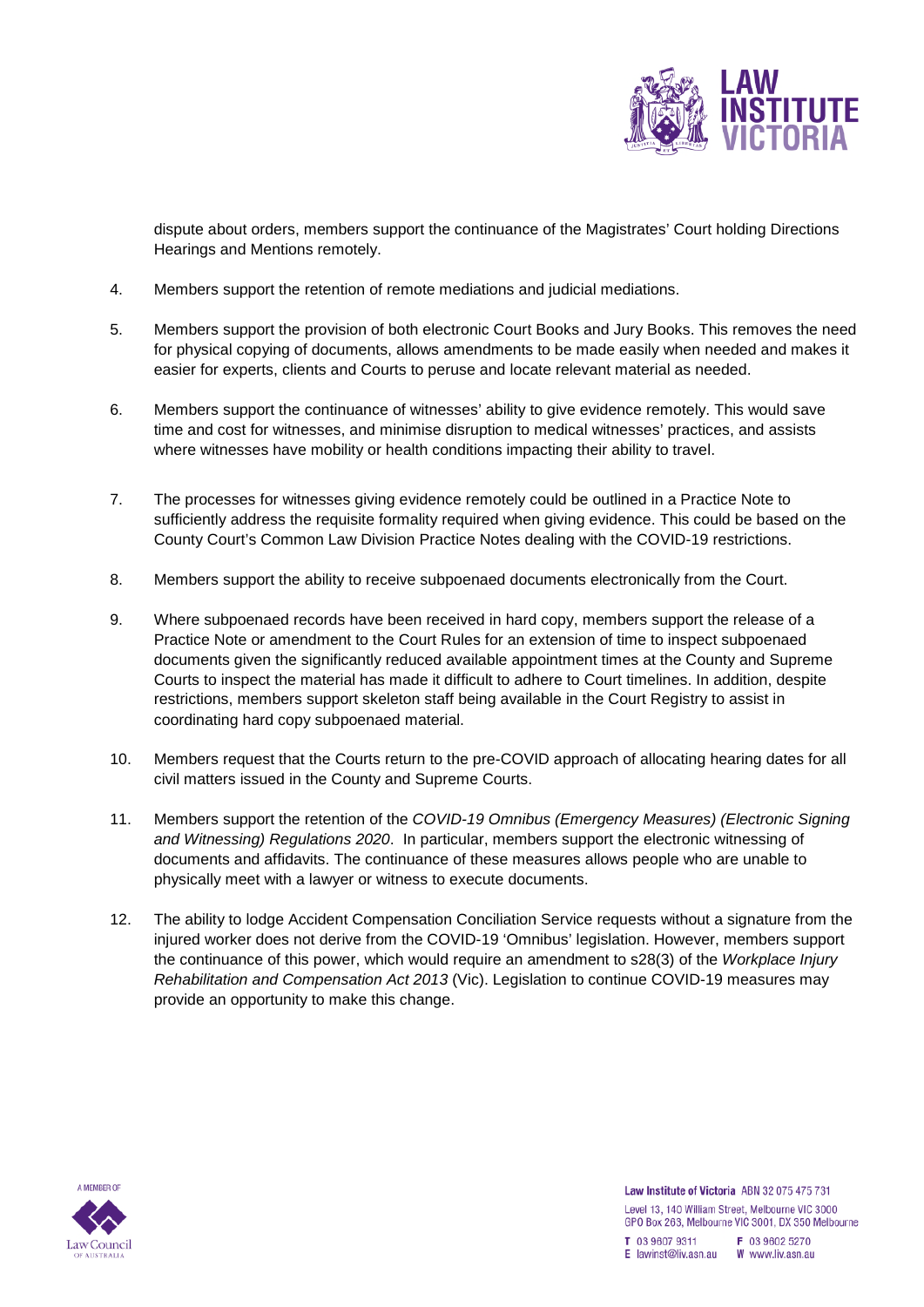

- 13. In relation to WorkCover claims, members support an extension of the period for which nine-months' notice must be given to workers prior to a termination of weekly payments at the 130-week stage (as brought into effect by ss60 and 61 of the *COVID-19 Omnibus (Emergency Measures) Act 2020*.
- 14. In relation to Medical Panels, members support retaining the option of conducting medical assessments and examinations via video-conferencing. Additionally, members support the retention of e-signing and doctors' acceptance of non-original authorities. Members also support the retention of the provision of material to the Medical Panel electronically, such as medical documents and affidavits.
- 15. In relation to medical expert material, members support the continuance of hospitals and other medical and allied health providers accepting e-signatures from clients in respect of medical authorities.
- 16. Members seek confirmation and clarity from Government that medico-legal examinations are able to proceed in person where alternative modes of assessment (e.g. video-conference) are not appropriate or available. Members report that there have been a number of matters that have been suspended or delayed where a Plaintiff is unable to be medically-examined resulting in a delay of benefits and compensation being paid.
- 17. Members support the retention of the capacity to pay the application and copying fees for Freedom of Information requests to Government institutions by Electronic Funds Transfer.
- 18. Members support the continuance of systems that streamline insurance searches for deregistered entities. These systems were put in place during the COVID-19 lockdowns and remove the need to attend the County Court Registry to search the register.

## **Family Law**

- 1. The LIV supports the retention of remote procedural hearings via phone and AVL. This is a valuable process and it encourages parties to negotiate.
- 2. Members support retaining the electronic filing of consent orders to adjourn matters. This will minimise unnecessary Court appearances by parties and save time for both practitioners and the Court.
- 3. Members support the retention of the LIV member cards that have allowed practitioners to enter Court buildings without going through security screenings.
- 4. Members are pleased that the Children's Court has been utilising Webex to hear a large number of matters. It allows cases to be heard that would otherwise be administratively adjourned for lengthy periods.
- 5. Members support the Courts hearing matters electronically once the COVID-19 period ends. The previous system of adjourning all new matters for 12-20 weeks disadvantaged families and children. The electronic hearing of matters would also allow the Court to distribute its workload amongst its pool of available magistrates.

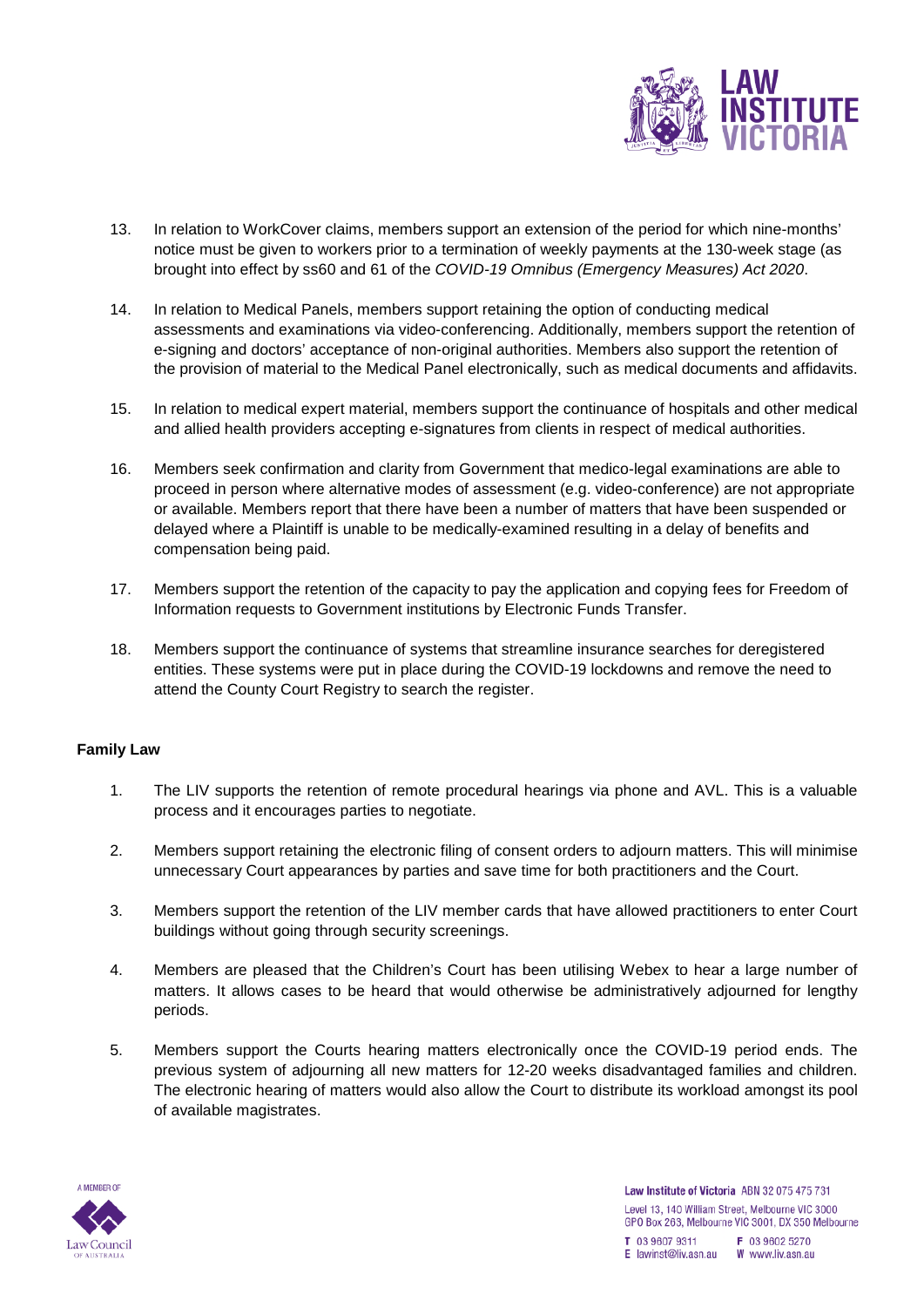

- 6. Members support the retention of the electronic filing of subpoenas. This is regarded as a significant efficiency improvement.
- 7. Members support the ability to amend the timeframes for family reunification orders as laid out in the legislation.
- 8. Members wish to retain the ability to move matters between Courts as per s600W of the CYF Act. This reduces the amount of time clients spend on remand and also reduces the delays in decision-making.
- 9. Members support the ability to amend the timeframes for family reunification orders as laid out in the legislation.
- 10. Members recommend further amendments to the CYF Act to remove the statutory timeframes and provide the Court with access to the full range of protective orders. This would enable decisions to be made in the best interests of the child.
- 11. Members report that clients have faced difficulties with obtaining referrals from DHHS and have experienced long waiting times for support services, such as drug and alcohol counselling and Courtordered medical assessments.

#### **Commercial and succession law**

- 1. Members support the retention of the electronic and split execution of company documents.
- 2. Members support the retention of electronic execution and AVL witnessing of the following documents: affidavits, statutory declarations, powers of attorney, agreements, deeds, mortgages and wills.
- 3. Members support the retention of electronic filing of all documents in Courts and tribunals, including subpoenaed documents. However, some Courts will require upgrades to their digital portals in order for large documents to be uploaded.
- 4. Members support the retention of conducting simple interlocutory hearings via AVL.
- 5. Members are supportive of the retention of mediation and settlement conferences conducted via AVL. However, members' support is conditional on the AVL being optional, and dependent upon the consent of all parties.
- 6. Members support the retention of permitting witnesses residing interstate or overseas to give evidence via AVL.

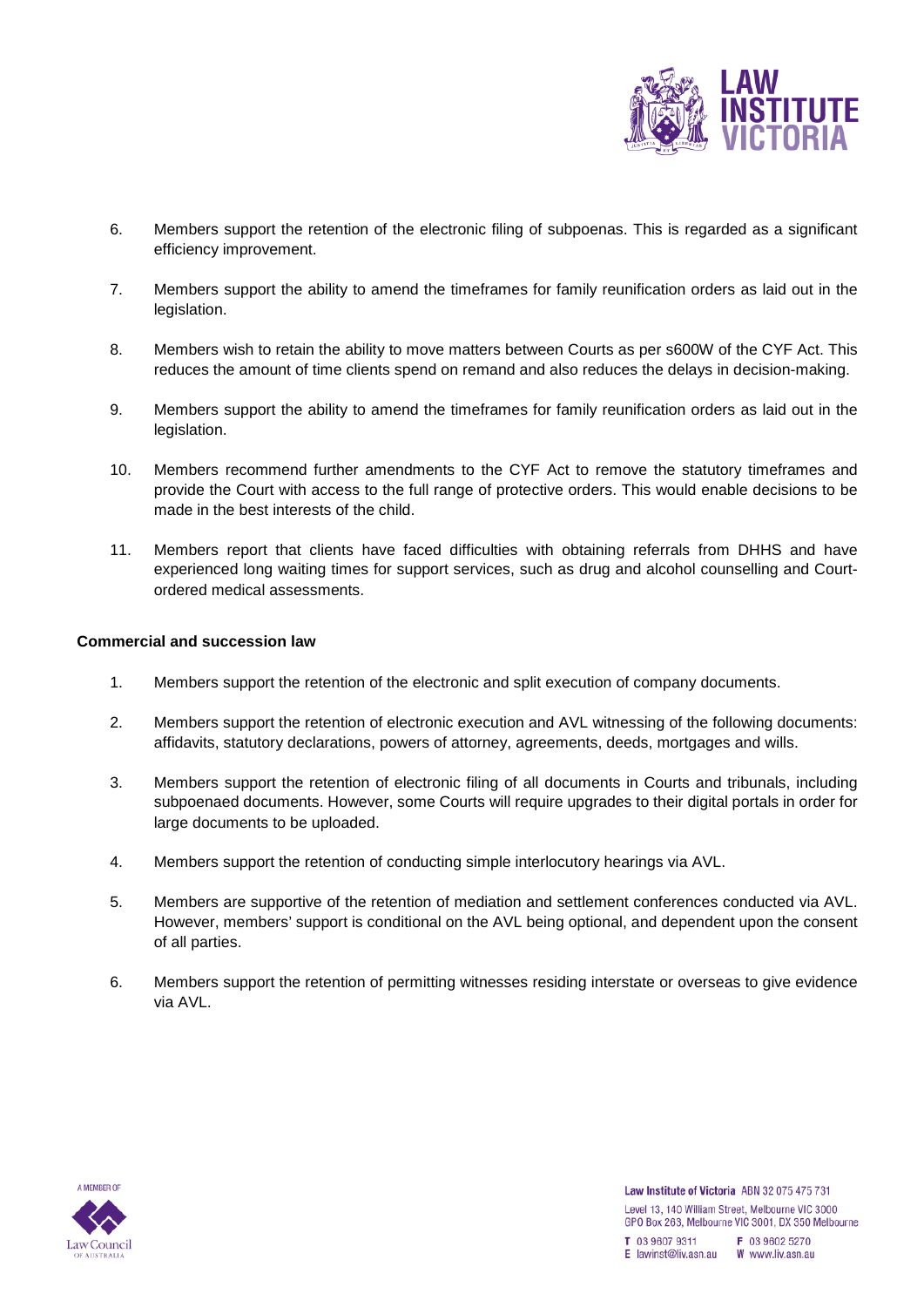

- 7. Members do not support the retention of filing of unsworn affidavits. Since the introduction of the Regulations permitting remote execution options, the filing of unsworn affidavits is no longer an appropriate alternative.
- 8. Members noted that the electronic execution provision for enduring powers of attorney could be extended to the appointment of a medical treatment decision maker. That document is typically executed as a package of succession planning documents, which is usually executed on the understanding that these provisions will only be used as a step of last resort where in-person execution with the client is impossible.
- 9. Members have expressed the need for some jury trials to return as Victoria progresses through the Roadmap, utilising technology and social-distancing measures under a COVID-19 Safe plan.
- 10. Members have indicated that there should be some consideration in extending the 24-hour window to complete the process of executing succession planning documents, however they believe this needs further consultation.
- 11. Multi-party litigation and lengthy hearings involving numerous witnesses can be problematic when not all witnesses have reliable sufficient technology. Alternative options for participation would help to address this problem, such as utilising the above mentioned Webex centres/justice hubs.
- 12. It would facilitate ease of access to hearings if state and federal courts continue to work towards harmonising their practices, procedures and platforms.
- 13. Members have suggested that courts could appoint dedicated personnel to manage online hearings and mediations in order to facilitate efficiency in communications with courts regarding listings and adjournments.

## **Elder, disability & health law**

- 1. A number of LIV members have expressed hope that the new provisions in the Regulations allowing for the electronic signing and witnessing of several legal documents, including wills and powers of attorney, be extended beyond the impending sunset date of 24 October 2020.
- 2. A recent poll was conducted by the LIV during an educational webinar on the Regulations, with an audience made up of practitioners in succession law. When asked if the Regulations should become permanent, 59% responded in the affirmative. However, when asked whether practitioners had remotely witnessed or signed a document since the regulations came into effect, 91% responded in the negative. Moreover, some LIV members have reported difficulties in adhering to the Regulations, with reports that the requirements are time-consuming and burdensome.
- 3. Members report that there are valid reservations regarding the potential for exploitation of vulnerable persons and elder abuse under the new Regulations. Remote signing and witnessing can make it more difficult to assess the decision-making capacity and free will of the signing party. It is also harder for the witness to ascertain who is involved in a remote signing. This places an extra onus on lawyers to verify that documents were in fact signed voluntarily by the signatory. Considering this contrast, the LIV recommends that the Regulations should remain in place until a suitable law reform and

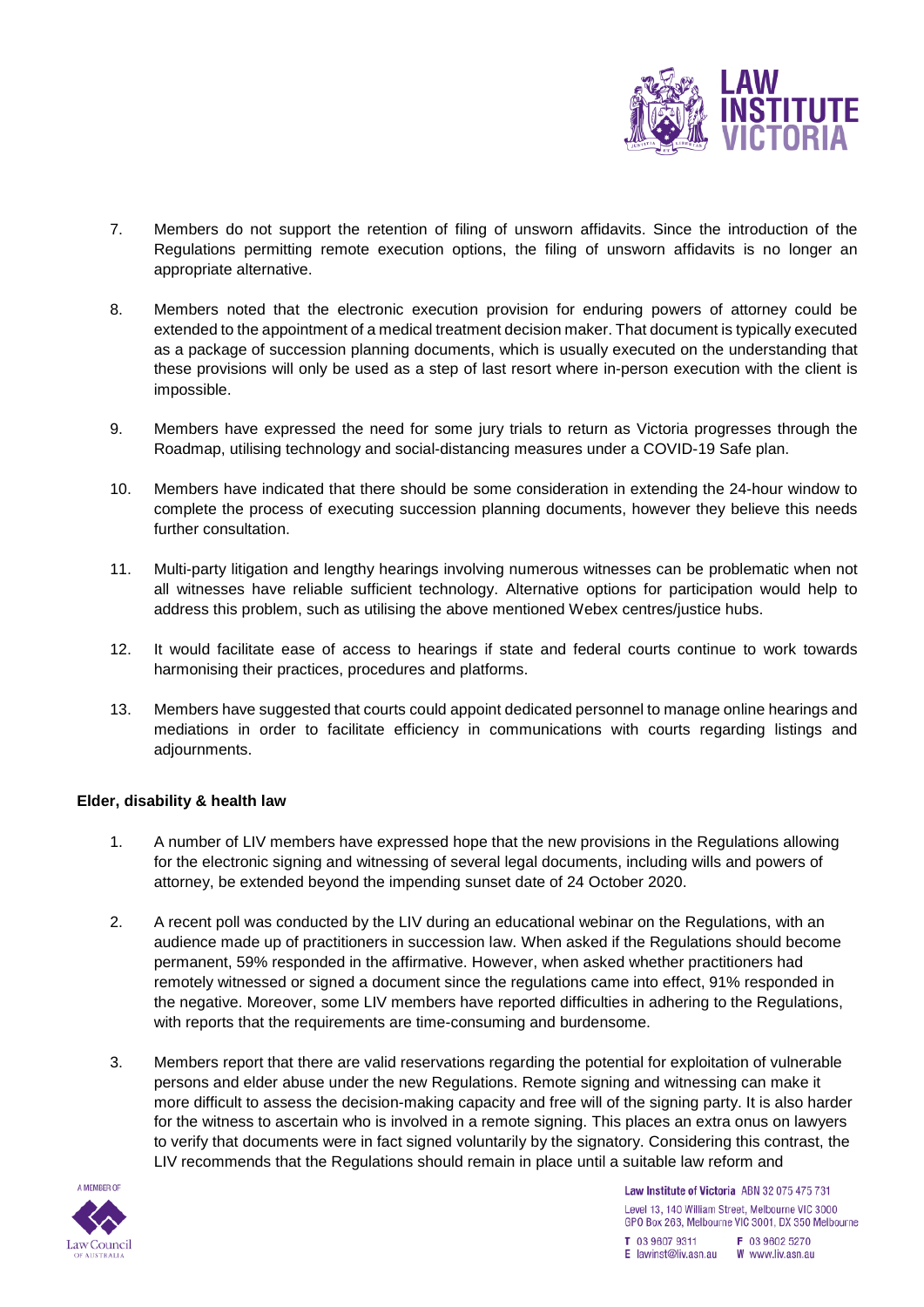

stakeholder consultation process can be completed and how the Regulations should provide additional safeguards and guidance around the Verification of Identity.

### **Administrative law and human rights**

- 1. As with all other practice areas, the members practising in this welcome the retention of remote VCAT hearings as an option for residential tenancy matters beyond the COVID-19 period.
- 2. The LIV recommends that a VCAT guideline be developed that contains a presumption in relation to remote hearings when a video-conferencing hearing is provided. Such a guideline would help to ensure a minimum level of procedural fairness. Ideally, such a guideline would continue throughout the COVID-19 period and be retained after that period.
- 3. The LIV endorses the Victorian Government's approach to ensure that the Omnibus Act legislation does not override the Victorian Charter of Human Rights and Responsibilities and limits the power to make regulations. Further, the LIV supports the outcome of the extension of the State of Emergency legislation, allowing for parliamentary oversight. A similar approach should be taken for the second COVID-19 Omnibus Bill.
- 4. The changes introduced by the *Residential Tenancies (COVID-19 Emergency Measures) Regulations 2020* ('Residential Tenancies Regulations') have been well received by members. This includes the reinstatement of a tenant's ability to issue a notice of intention to vacate rented premises, as well as retaining the new bases for issuing such a notice under s545(1) of the *Residential Tenancies Act 1997* (Vic.) ('RT Act'). Although members note that further protection should be provided by introducing minimum notice periods in relation to the making of possession orders under ss549(4), 551, 559(4), 561, 569(4), 571, 582(4), 584, 593(4)and 595 of the RTA (taking a similar approach to the introduction of s549(3A) of the RTA). This change is essential to ensure that in the event a possession order is made that tenants and their families are given a minimum timeframe to enable them to find alternative housing.
- 5. Further, members support the changing of the word 'endangered' under ss549(2)(b), 559(2)(b), 569(2)(b), 582(2)(b) & 593(2)(b) of the RT Act to 'endangers'. This change removes any confusion about whether the 'danger'; needed to be continuing, resulting in more certainty and protection for renters facing a swift procedure to evict them.
- 6. Members support the prohibition of Compensation Orders (including for rent) being made following a termination under the RT Act. This will protect tenants from unfair compensation orders resulting from leases broken due to COVID-19 related hardship.
- 7. Members support the retention of measures that protect tenants from eviction if the tenant cannot comply with their obligations due to a 'COVID-19 reason'. It is important that 'COVID-19 reason' is defined broadly to include illness and an inability to comply without suffering severe hardship.

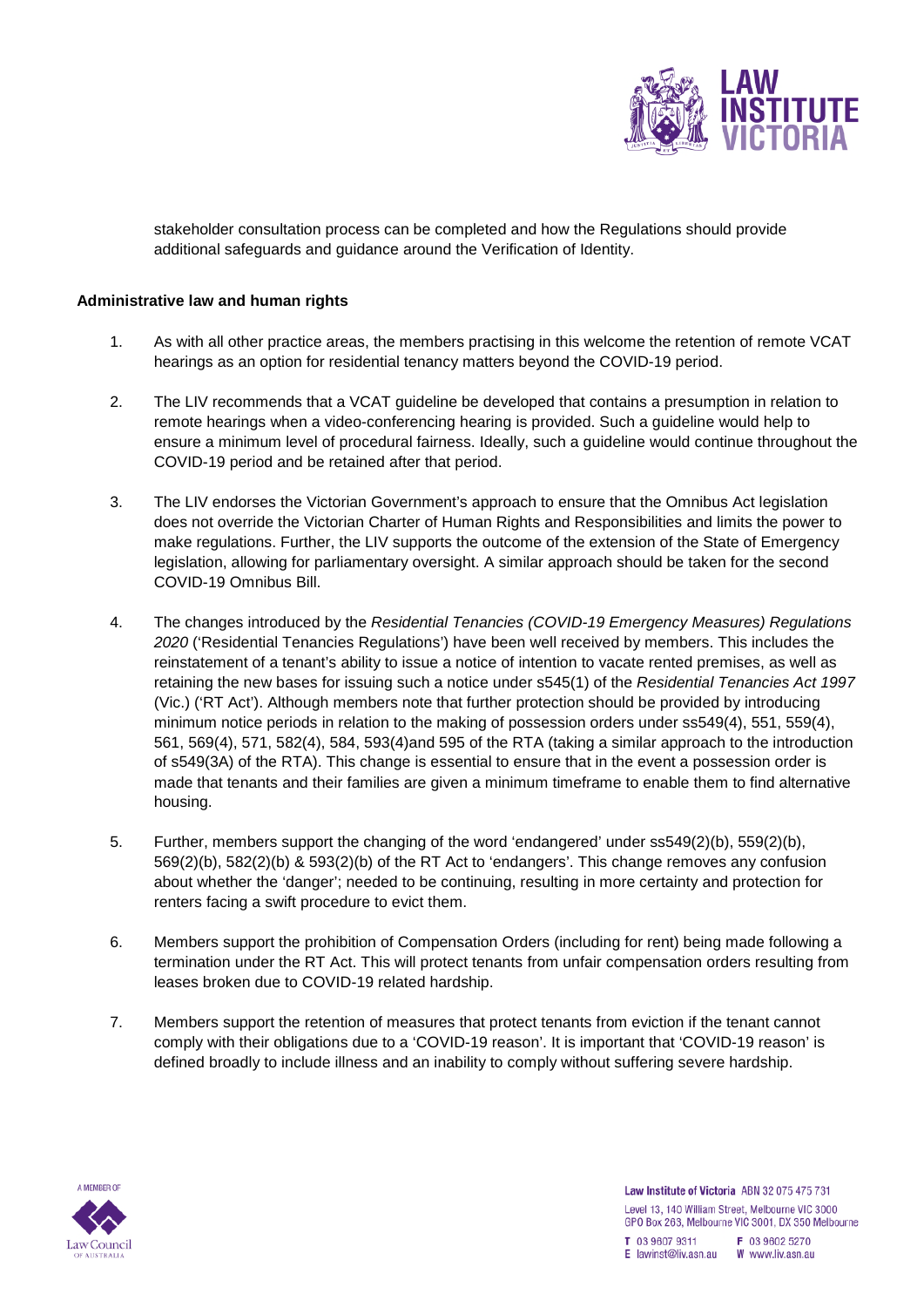

Members consider that illness includes mental illness. These measures are contained in the Omnibus Act and cover tenants' obligations under a tenancy agreement and/or the RT Act. The economic hardship caused by COVID-19 will likely last for many months into the future, along with a weakened jobs market. The difficulties faced by tenants in paying rent are not likely to end with the repeal of the COVID-19 measures.

- 8. Members support the continuance of the COVID-19 amendments to the RT Act until 1 January 2021. After that date the *Residential Tenancies Amendment Act 2018* amendments will commence in full. Members are concerned that the removal of the COVID-19 amendments in September 2020 will have an adverse effect on those already experiencing financial stress and unemployment. Members are concerned about the prospect of an increase in the number of Victorians facing eviction into homelessness.
- 9. Members have noted that some tenants are agreeing to rent deferrals rather than rental reductions because they do not know their rights, or they are too fearful to exercise their rights. Not only does this undermine the intent of the legislation to provide financial relief to tenants via rent reductions, but also leaves tenants with an unmanageable rental debt at the end of the agreement or compels a tenant to leave the tenancy to avoid accruing a large rental debt. The LIV recommends a prohibition on rent deferrals.
- 10. The use of 'Henry VIII' clauses enabling a minister to amend or repeal provisions in an Act should not be extended and the use of such clauses should be regularly reviewed. Expanded use of such clauses will raise public concerns regarding the lack of parliamentary oversight and accountability.
- 11. It is vital that the lockdowns directed within specific communities are managed fairly in line with people's individual circumstances – whether it be family violence, mental illness, disability or addiction. These lockdowns must be carried out with consideration of the needs of Aboriginal people and culturally or linguistically diverse communities.
- 12. The LIV supports a detailed Human Rights Certificate and a corresponding statement to accompany the tabling of a second COVID-19 Omnibus Bill.
- 13. There should be adequate measures to monitor and report on any restrictions on human rights that are caused due to the Victorian Government's COVID-19 response. This includes the following legislation:
	- the policing of directions restricting movement authorised by the Chief Health Officer under ss199 and 200 of the *Public Health and Wellbeing Act 2008* (Vic)
	- section 600M(1) of the Children, Youth and Families Act 2005 (Vic) which permits isolation for detection, prevention or mitigation of COVID-19 or other infectious diseases for a period not exceeding 14 consecutive days
	- section 153(2) of the Bail Act, which enables detention of people for up to eight days before appearance at Court and
	- Part 10B of the *Corrections Act 1986* which permits restrictions on prison visits, mandatory protective quarantine for 14 days for all new prisoners and additional lockdown restrictions.

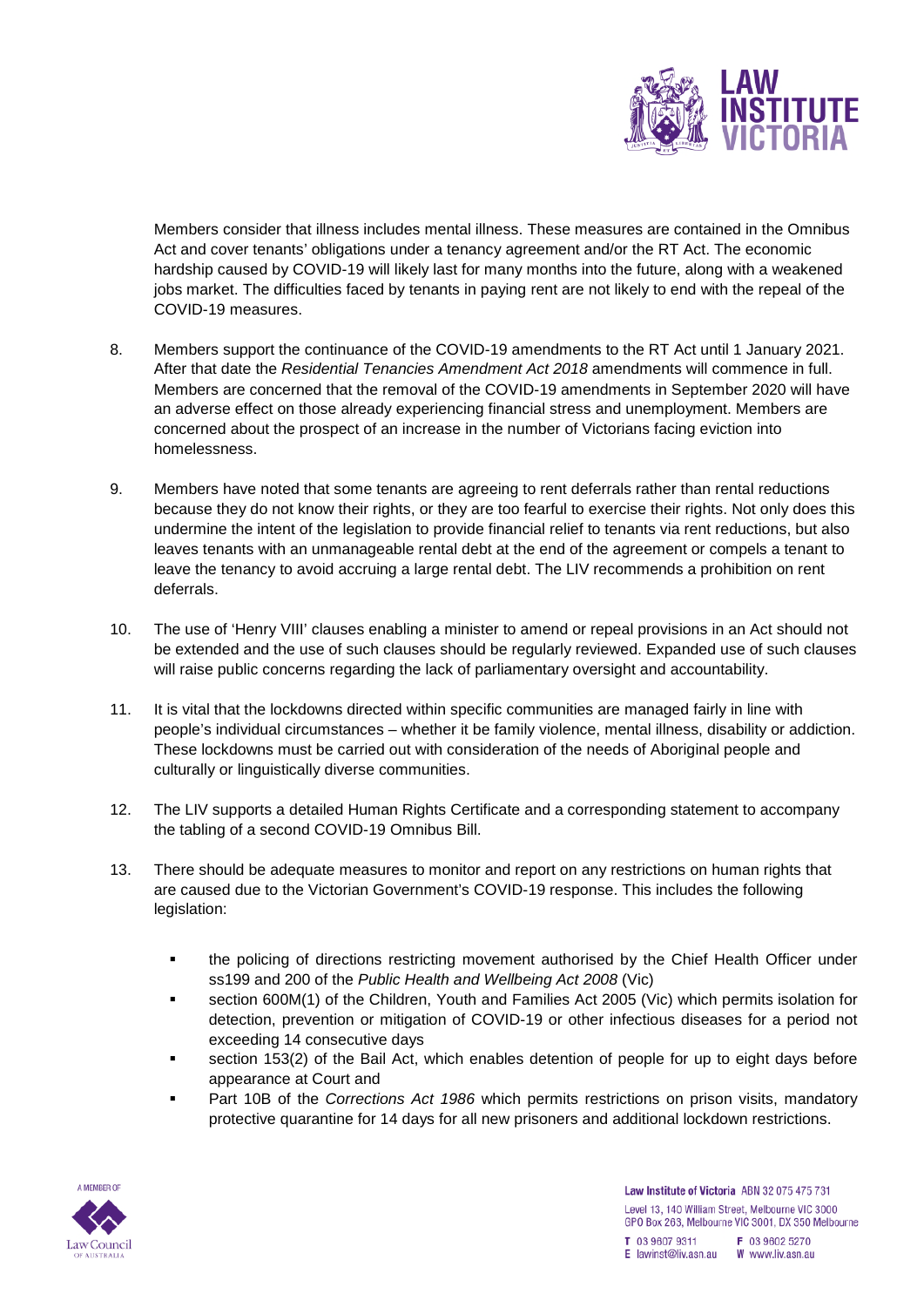

#### **Property and environmental law**

- 1. The LIV notes that Regulation 42(2) of the *Residential Tenancies (COVID-19 Emergency Measures) Regulations 2020* inserted s549(3A) into the RT Act. This amendment means that VCAT cannot specify a termination date under s549(3) that is earlier than any of the dates in s549(3A). However, there are no equivalent minimum notice periods under s549(4) where VCAT makes a termination order and possession order at the same time. This means that where VCAT makes a termination order and a possession order under s549(4), there is no minimum notice period. This is a problematic for vulnerable tenants and increases the risk of evictions into homelessness and as such the LIV recommends that minimum notice periods be introduced in relation to s549(4) of the RT Act.
- 2. The LIV recommends the minimum notice periods clause be introduced in the context of the following sections of the RT Act where VCAT orders a termination and possession order at the same time:
	- tenancies
	- **•** rooming houses: s559(4)
	- caravans: s569(4)
	- site agreements in Part 4A parks: s582(4)
	- **SDA residency agreements: s593(4).**
- 3. Additionally, the LIV notes that if VCAT makes a possession order under ss551, 561, 571, 584 or 595 of the RT Act there is no timeframe for the earliest date on which a tenant must vacate the rented premises. The LIV therefore recommends that minimum notice periods be introduced in relation to possession orders under ss551, 561, 571, 584 and 595 of the RT Act.
- 4. The LIV notes that the reference to a Notice to Vacate ('NTV') in s569A(1)(d) of the RT Act appears to be a drafting error. Section 569A(1)(d) provides that VCAT must not award any compensation for loss of future rent to the landlord if the landlord served an NTV on the tenant, unless the notice was served because the tenant terminated or repudiated the tenancy agreement. However, an NTV is of no effect under ss544, 556, 566, 577 and 589 of the RT Act.
- 5. The LIV notes that the protection against liability for breaking a lease under s546(1) of the RT Act (as modified by reg 40 of the *Residential Tenancies (COVID-19 Emergency Measures) Regulations 2020*) does not appear to respectively apply to a NTV ordered under s545 (as modified by reg 39). The same issue arises in relation to protection for liability for compensation or lease break fees for site tenants under s579 (as modified by reg 50). To ensure that the protections of ss546/579 are available to a tenant/site tenant who gives a notice to vacate under ss545/578, the LIV recommends the following two amendments to the RT Act:
	- that sub-s(a) of s546(1) and (2) be amended as follows: